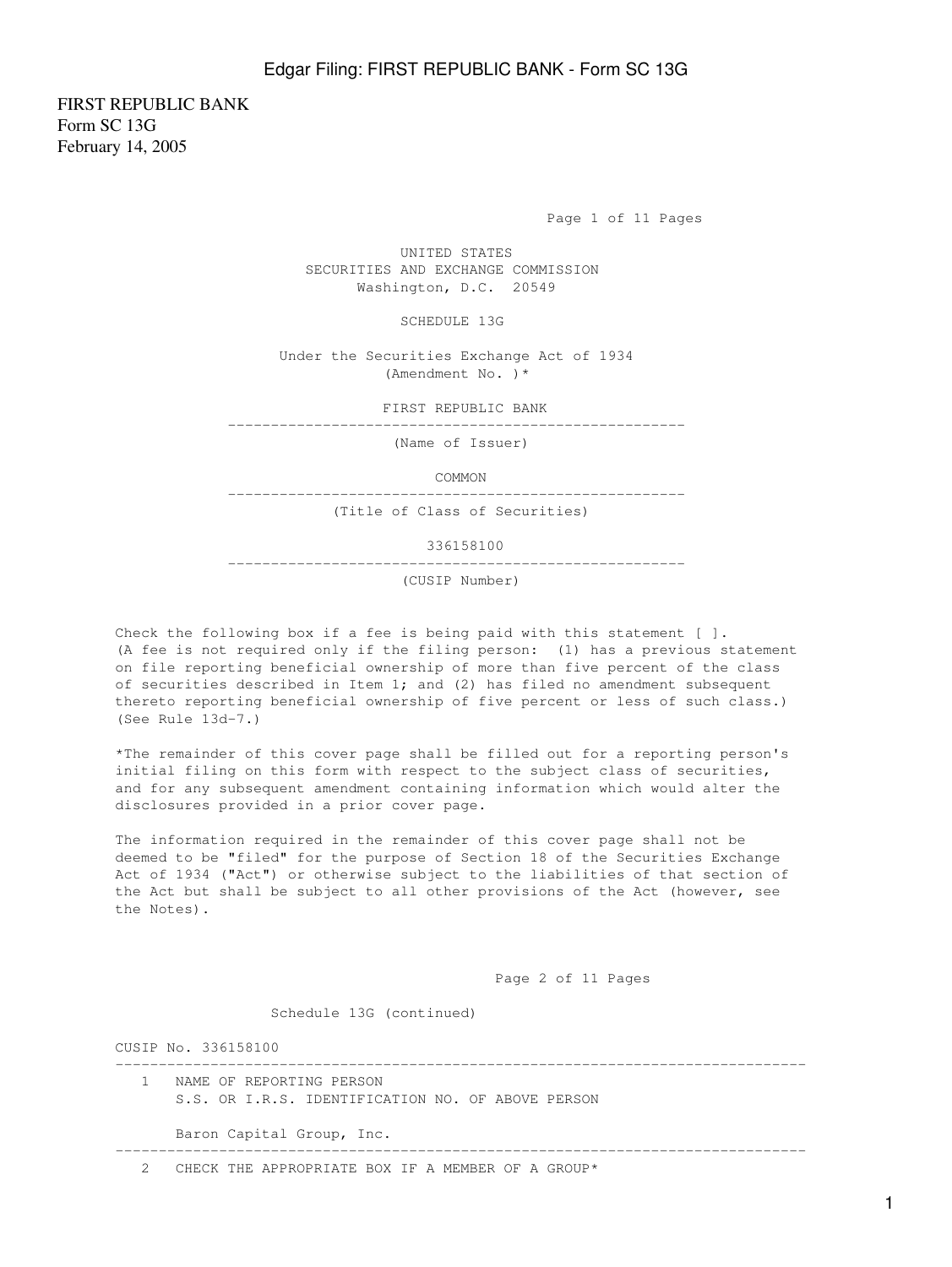|                                                                                  |                                                                                 |                                                                          | $(a) \quad \lceil \quad \rceil$<br>$(b)$ [ ] |  |  |  |
|----------------------------------------------------------------------------------|---------------------------------------------------------------------------------|--------------------------------------------------------------------------|----------------------------------------------|--|--|--|
| 3                                                                                | SEC USE ONLY                                                                    |                                                                          |                                              |  |  |  |
| $4\phantom{0}$                                                                   |                                                                                 | CITIZENSHIP OR PLACE OF ORGANIZATION                                     |                                              |  |  |  |
|                                                                                  | New York                                                                        |                                                                          |                                              |  |  |  |
| <b>SHARES</b><br>BENEFICIALLY<br>OWNED BY<br>EACH<br>REPORTING<br>PERSON<br>WITH |                                                                                 | NUMBER OF 5 SOLE VOTING POWER                                            |                                              |  |  |  |
|                                                                                  |                                                                                 | 6 SHARED VOTING POWER<br>928,000<br>_________________                    |                                              |  |  |  |
|                                                                                  |                                                                                 | 7 SOLE DISPOSITIVE POWER                                                 |                                              |  |  |  |
|                                                                                  |                                                                                 | 8<br>SHARED DISPOSITIVE POWER<br>982,500                                 |                                              |  |  |  |
| 9                                                                                |                                                                                 | AGGREGATE AMOUNT BENEFICIALLY OWNED BY EACH REPORTING PERSON             |                                              |  |  |  |
|                                                                                  | 982,500                                                                         |                                                                          |                                              |  |  |  |
|                                                                                  |                                                                                 | 10 CHECK BOX IF THE AGGREGATE AMOUNT IN ROW (9) EXCLUDES CERTAIN SHARES* |                                              |  |  |  |
| 11                                                                               |                                                                                 | PERCENT OF CLASS REPRESENTED BY AMOUNT IN ROW (9)                        |                                              |  |  |  |
|                                                                                  | 6.0%                                                                            |                                                                          |                                              |  |  |  |
| 12                                                                               | TYPE OF REPORTING PERSON*                                                       |                                                                          |                                              |  |  |  |
|                                                                                  | HC, CO                                                                          |                                                                          |                                              |  |  |  |
|                                                                                  |                                                                                 | *SEE INSTRUCTIONS BEFORE FILLING OUT                                     |                                              |  |  |  |
|                                                                                  |                                                                                 | Page 3 of 11 Pages                                                       |                                              |  |  |  |
|                                                                                  |                                                                                 | Schedule 13G (continued)                                                 |                                              |  |  |  |
|                                                                                  | CUSIP No. 336158100                                                             |                                                                          |                                              |  |  |  |
|                                                                                  | 1 NAME OF REPORTING PERSON<br>S.S. OR I.R.S. IDENTIFICATION NO. OF ABOVE PERSON |                                                                          |                                              |  |  |  |
|                                                                                  | BAMCO, Inc.                                                                     |                                                                          | ----------------------                       |  |  |  |
|                                                                                  |                                                                                 | 2 CHECK THE APPROPRIATE BOX IF A MEMBER OF A GROUP*                      | $(a)$ [ ]<br>$(b)$ [ ]                       |  |  |  |
|                                                                                  | 3 SEC USE ONLY                                                                  |                                                                          |                                              |  |  |  |
|                                                                                  |                                                                                 |                                                                          |                                              |  |  |  |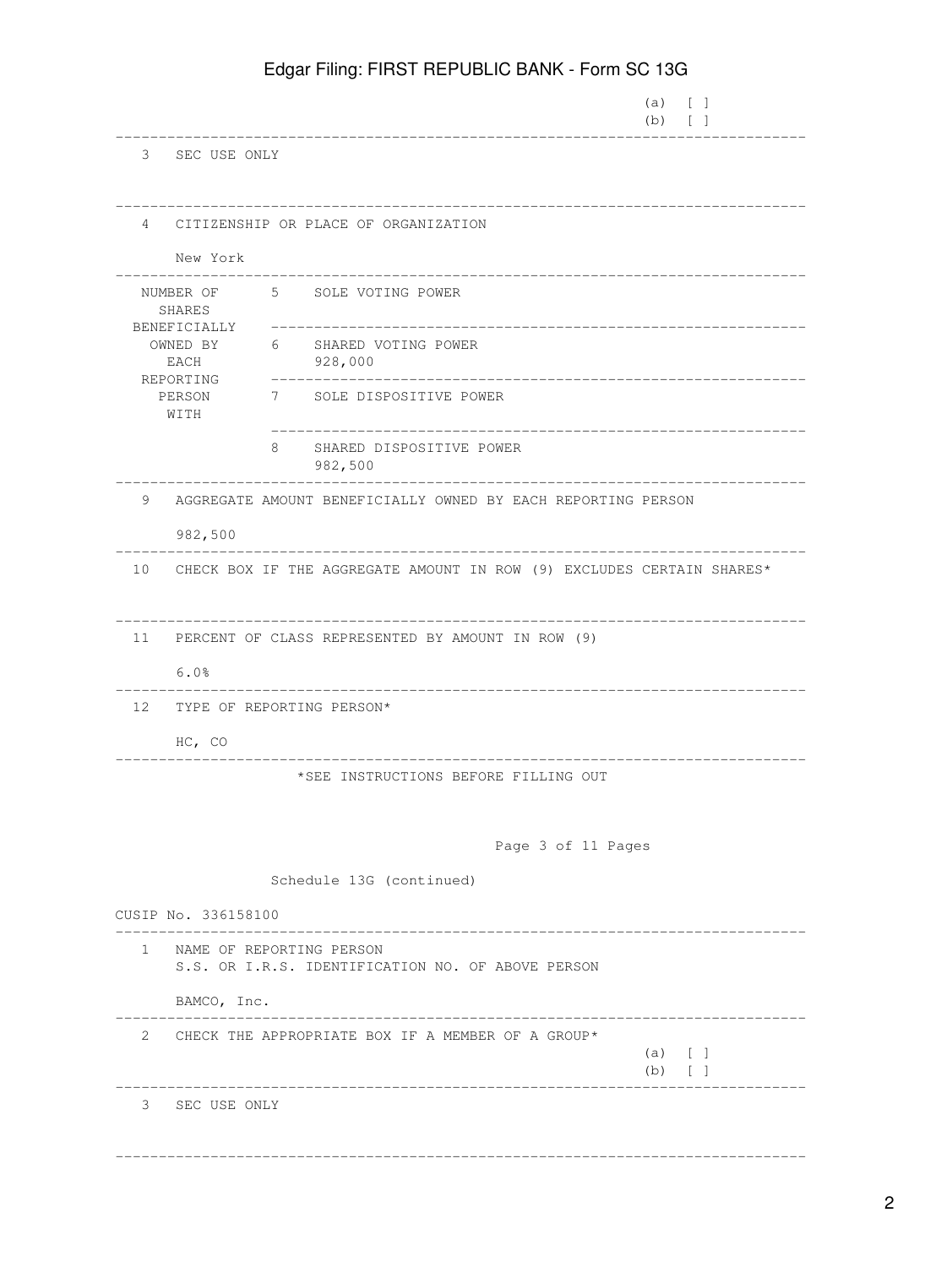4 CITIZENSHIP OR PLACE OF ORGANIZATION

|                                                         | New York                                                                      |   |                                                                           |  |  |  |  |                    |  |                        |  |
|---------------------------------------------------------|-------------------------------------------------------------------------------|---|---------------------------------------------------------------------------|--|--|--|--|--------------------|--|------------------------|--|
| NUMBER OF<br>SHARES<br>BENEFICIALLY<br>OWNED BY<br>EACH |                                                                               |   | 5 SOLE VOTING POWER                                                       |  |  |  |  |                    |  |                        |  |
|                                                         |                                                                               |   | 6 SHARED VOTING POWER<br>826,000                                          |  |  |  |  |                    |  |                        |  |
|                                                         | REPORTING<br>PERSON<br>WITH                                                   |   | _____________________<br>7 SOLE DISPOSITIVE POWER<br>____________________ |  |  |  |  |                    |  |                        |  |
|                                                         |                                                                               | 8 | SHARED DISPOSITIVE POWER<br>876,000                                       |  |  |  |  |                    |  |                        |  |
| 9                                                       | AGGREGATE AMOUNT BENEFICIALLY OWNED BY EACH REPORTING PERSON                  |   |                                                                           |  |  |  |  |                    |  |                        |  |
|                                                         | 876,000                                                                       |   |                                                                           |  |  |  |  |                    |  |                        |  |
|                                                         | 10 CHECK BOX IF THE AGGREGATE AMOUNT IN ROW (9) EXCLUDES CERTAIN SHARES*      |   |                                                                           |  |  |  |  |                    |  |                        |  |
| 11                                                      | PERCENT OF CLASS REPRESENTED BY AMOUNT IN ROW (9)                             |   |                                                                           |  |  |  |  |                    |  |                        |  |
|                                                         | 5.3%                                                                          |   |                                                                           |  |  |  |  |                    |  |                        |  |
|                                                         | 12 TYPE OF REPORTING PERSON*                                                  |   |                                                                           |  |  |  |  |                    |  |                        |  |
|                                                         | IA, CO                                                                        |   |                                                                           |  |  |  |  |                    |  |                        |  |
|                                                         |                                                                               |   | *SEE INSTRUCTIONS BEFORE FILLING OUT                                      |  |  |  |  |                    |  |                        |  |
|                                                         |                                                                               |   |                                                                           |  |  |  |  | Page 4 of 11 Pages |  |                        |  |
|                                                         |                                                                               |   | Schedule 13G (continued)                                                  |  |  |  |  |                    |  |                        |  |
|                                                         | CUSIP No. 336158100                                                           |   |                                                                           |  |  |  |  |                    |  |                        |  |
| $\mathbf{1}$                                            | NAME OF REPORTING PERSON<br>S.S. OR I.R.S. IDENTIFICATION NO. OF ABOVE PERSON |   |                                                                           |  |  |  |  |                    |  |                        |  |
|                                                         | Baron Capital Management, Inc.                                                |   |                                                                           |  |  |  |  |                    |  |                        |  |
| 2                                                       | CHECK THE APPROPRIATE BOX IF A MEMBER OF A GROUP*                             |   |                                                                           |  |  |  |  |                    |  | $(a)$ [ ]<br>$(b)$ [ ] |  |
| 3                                                       | SEC USE ONLY                                                                  |   |                                                                           |  |  |  |  |                    |  |                        |  |
|                                                         | 4 CITIZENSHIP OR PLACE OF ORGANIZATION<br>New York                            |   |                                                                           |  |  |  |  |                    |  |                        |  |
|                                                         | NUMBER OF 5 SOLE VOTING POWER<br>SHARES<br>BENEFICIALLY                       |   |                                                                           |  |  |  |  |                    |  |                        |  |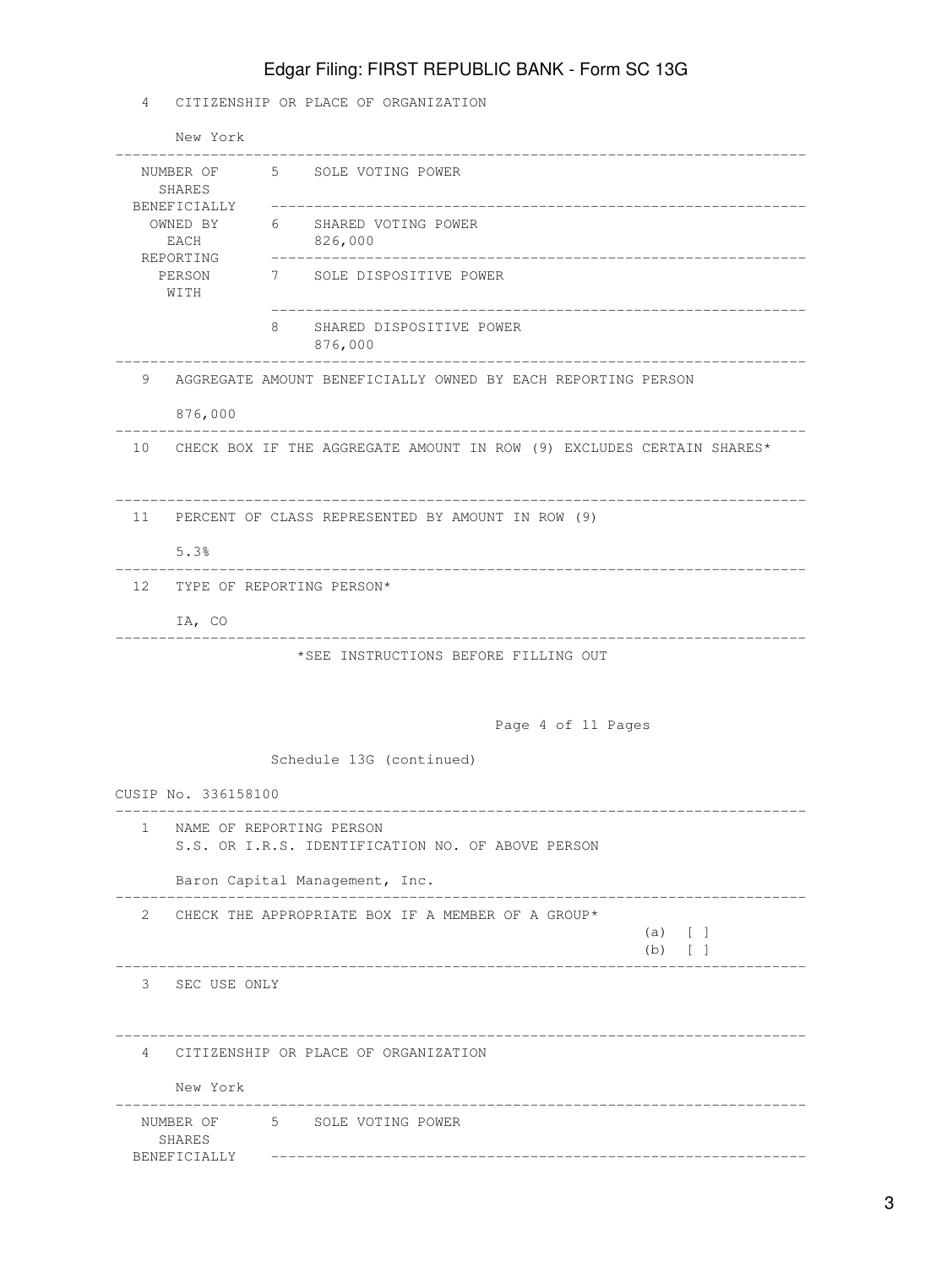| OWNED BY<br>EACH                           | 6                                                                        | SHARED VOTING POWER<br>102,000                                                      |  |  |  |  |  |
|--------------------------------------------|--------------------------------------------------------------------------|-------------------------------------------------------------------------------------|--|--|--|--|--|
| REPORTING<br>PERSON<br>WITH                |                                                                          | 7 SOLE DISPOSITIVE POWER                                                            |  |  |  |  |  |
|                                            | 8                                                                        | SHARED DISPOSITIVE POWER<br>106,500                                                 |  |  |  |  |  |
| 9<br>106,500                               |                                                                          | AGGREGATE AMOUNT BENEFICIALLY OWNED BY EACH REPORTING PERSON                        |  |  |  |  |  |
|                                            | 10 CHECK BOX IF THE AGGREGATE AMOUNT IN ROW (9) EXCLUDES CERTAIN SHARES* |                                                                                     |  |  |  |  |  |
| 0.6%                                       |                                                                          | 11 PERCENT OF CLASS REPRESENTED BY AMOUNT IN ROW (9)                                |  |  |  |  |  |
| 12 TYPE OF REPORTING PERSON*               |                                                                          |                                                                                     |  |  |  |  |  |
| IA, CO                                     |                                                                          |                                                                                     |  |  |  |  |  |
|                                            |                                                                          | *SEE INSTRUCTIONS BEFORE FILLING OUT<br>Page 5 of 11 Pages                          |  |  |  |  |  |
|                                            |                                                                          | Schedule 13G (continued)                                                            |  |  |  |  |  |
| CUSIP No. 336158100                        |                                                                          |                                                                                     |  |  |  |  |  |
| 1 NAME OF REPORTING PERSON                 |                                                                          | S.S. OR I.R.S. IDENTIFICATION NO. OF ABOVE PERSON                                   |  |  |  |  |  |
|                                            | Ronald Baron                                                             |                                                                                     |  |  |  |  |  |
|                                            |                                                                          | 2 CHECK THE APPROPRIATE BOX IF A MEMBER OF A GROUP*<br>(a) [ ]<br>(b)<br>$\lceil$ 1 |  |  |  |  |  |
| 3<br>SEC USE ONLY                          |                                                                          |                                                                                     |  |  |  |  |  |
| $\overline{4}$<br>USA                      |                                                                          | CITIZENSHIP OR PLACE OF ORGANIZATION                                                |  |  |  |  |  |
|                                            |                                                                          |                                                                                     |  |  |  |  |  |
| NUMBER OF<br><b>SHARES</b><br>BENEFICIALLY |                                                                          | 5 SOLE VOTING POWER<br>-----------------------                                      |  |  |  |  |  |
| OWNED BY<br>EACH                           |                                                                          | 6 SHARED VOTING POWER<br>928,000                                                    |  |  |  |  |  |
| REPORTING<br>PERSON<br>WITH                |                                                                          | 7 SOLE DISPOSITIVE POWER                                                            |  |  |  |  |  |
|                                            | 8                                                                        | SHARED DISPOSITIVE POWER                                                            |  |  |  |  |  |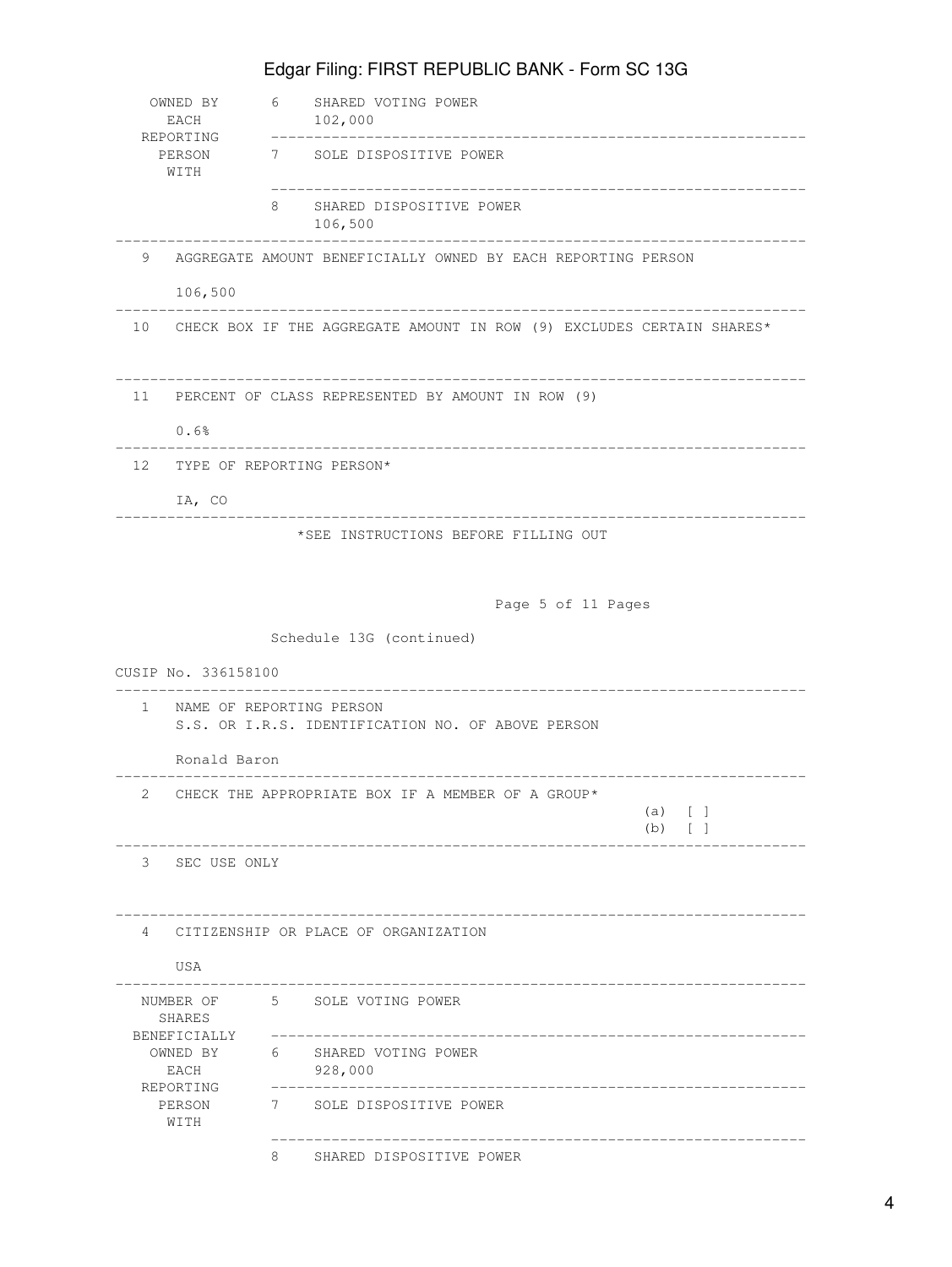|         |         | 982,500                                                                                          |
|---------|---------|--------------------------------------------------------------------------------------------------|
| 9       |         | AGGREGATE AMOUNT BENEFICIALLY OWNED BY EACH REPORTING PERSON                                     |
|         | 982,500 |                                                                                                  |
|         |         |                                                                                                  |
|         |         | 10 CHECK BOX IF THE AGGREGATE AMOUNT IN ROW (9) EXCLUDES CERTAIN SHARES*                         |
|         |         |                                                                                                  |
| 11      |         | PERCENT OF CLASS REPRESENTED BY AMOUNT IN ROW (9)                                                |
|         | 6.0%    |                                                                                                  |
|         |         | 12 TYPE OF REPORTING PERSON*                                                                     |
|         |         |                                                                                                  |
|         | HC, IN  |                                                                                                  |
|         |         | *SEE INSTRUCTIONS BEFORE FILLING OUT                                                             |
|         |         |                                                                                                  |
|         |         | Page 6 of 11 Pages                                                                               |
|         |         |                                                                                                  |
| Item 1. |         |                                                                                                  |
|         |         | (a) Name of Issuer:                                                                              |
|         |         | FIRST REPUBLIC BANK                                                                              |
|         |         | (b) Address of Issuer's Principal Executive Offices:<br>111 Pine Street                          |
|         |         | San Francisco, CA 94111                                                                          |
| Item 2. |         |                                                                                                  |
|         | (a)     | Name of Persons Filing:                                                                          |
|         |         | Baron Capital Group, Inc. ("BCG")                                                                |
|         |         | BAMCO, Inc. ("BAMCO")<br>Baron Capital Management, Inc. ("BCM")                                  |
|         |         | Ronald Baron                                                                                     |
|         | (b)     | Address of Principal Business Office:<br>767 Fifth Avenue                                        |
|         |         | New York, NY 10153                                                                               |
|         | (C)     | Citizenship:                                                                                     |
|         |         | BCG, BAMCO and BCM are New York corporations.<br>Ronald Baron is a citizen of the United States. |
|         | (d)     | Title of Class Securities:                                                                       |
|         | (e)     | Commmon<br>CUSIP Number:                                                                         |
|         |         | 336158100                                                                                        |
|         |         |                                                                                                  |
| Item 3. |         | PERSONS FILING:                                                                                  |
|         |         | BCG and Ronald Baron are:                                                                        |
|         |         | (g) Parent holding companies, in accordance with<br>Section 240.13d-1(b)(ii)(G)                  |
|         |         | BAMCO and BCM are:                                                                               |
|         |         | (e) Investment Advisers registered under Section 203 of                                          |

 the Investment Advisers Act of 1940 All persons filing are: (h) Group, in accordance with Rule 13d-1(b)(1)(ii)(F)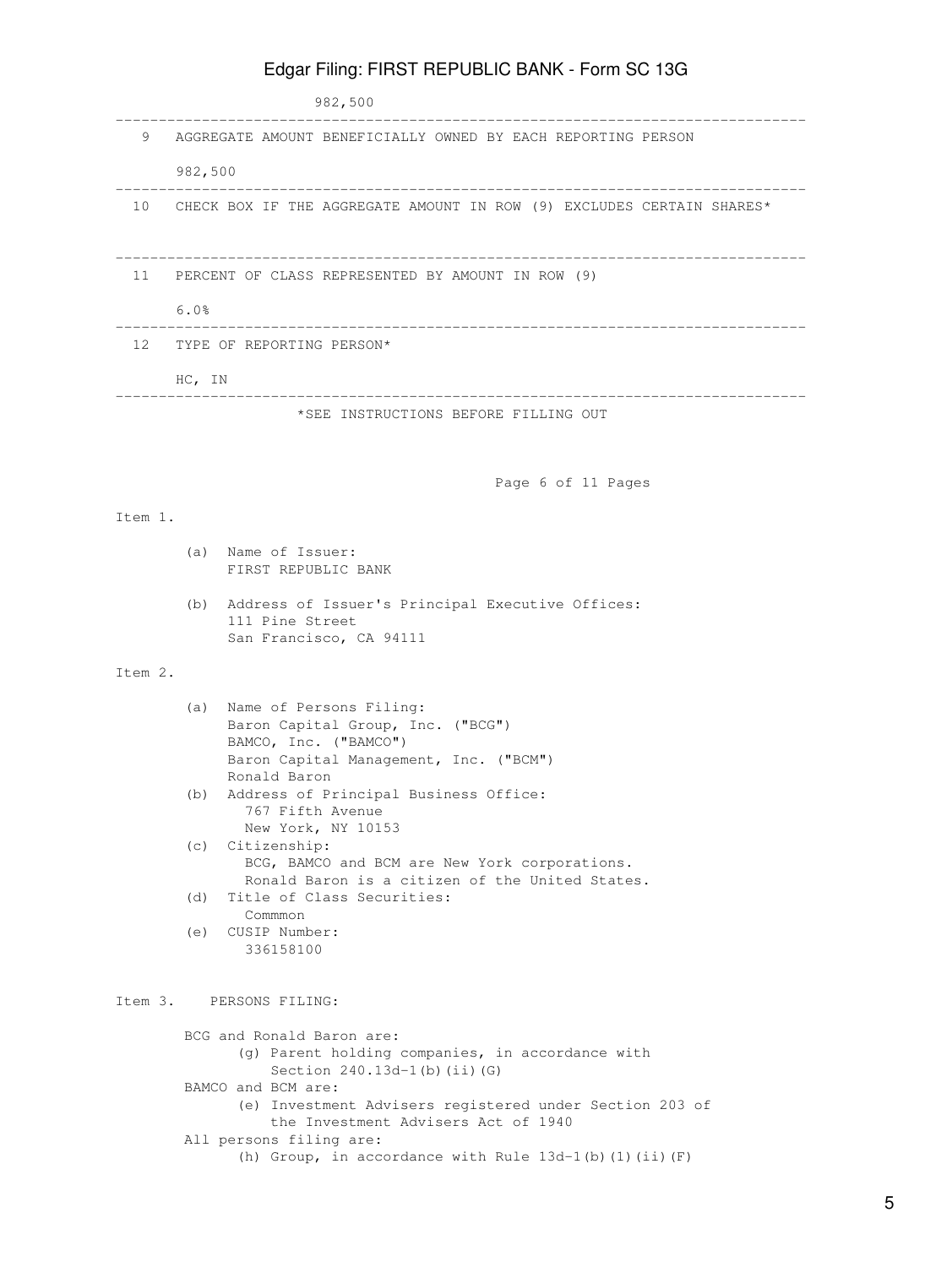Page 7 of 11 Pages

Item 4. OWNERSHIP^

(a) Amount Beneficially Owned as of December 31, 2004:

| BCG:   |               | 982,500 shares |  |
|--------|---------------|----------------|--|
| BAMCO: |               | 876,000 shares |  |
| BCM:   |               | 106,500 shares |  |
|        | Ronald Baron: | 982,500 shares |  |

(b) Percent of Class:

| BCG:          | 6.0% |
|---------------|------|
| BAMCO:        | 5.3% |
| BCM:          | 0.6% |
| Ronald Baron: | 6.0% |

^BCG and Ronald Baron disclaim beneficial ownership of shares held by their controlled entities (or the investment advisory clients thereof) to the extent such shares are held by persons other than BCG and Ronald Baron. BAMCO and BCM disclaim beneficial ownership of shares held by their investment advisory clients to the extent such shares are held by persons other than BAMCO, BCM and their affiliates.

Page 8 of 11 Pages

|       | (c) Number of shares as to which such person has: |                                          |
|-------|---------------------------------------------------|------------------------------------------|
| (i)   | sole power to vote or direct the vote:            |                                          |
|       | BCG:                                              |                                          |
|       | BAMCO:                                            |                                          |
|       | BCM:                                              |                                          |
|       | Ronald Baron:                                     | $\cap$                                   |
| (iii) |                                                   | shared power to vote or direct the vote: |
|       | BCG:                                              | 928,000                                  |
|       | BAMCO:                                            | 826,000                                  |
|       | BCM:                                              | 102,000                                  |
|       | Ronald Baron:                                     | 928,000                                  |
|       | (iii) sole power to dispose or to direct          |                                          |
|       | the disposition of:*                              |                                          |
|       | BCG:                                              | $\Omega$                                 |
|       | BAMCO:                                            |                                          |
|       | BCM:                                              |                                          |
|       | Ronald Baron:                                     |                                          |
| (iv)  | shared power to dispose or direct                 |                                          |
|       | the disposition of:*                              |                                          |
|       | BCG:                                              | 982,500                                  |
|       | BAMCO:                                            | 876,000                                  |
|       | BCM:                                              | 106,500                                  |
|       | Ronald Baron:                                     | 982,500                                  |
|       |                                                   |                                          |

Item 5. OWNERSHIP OF 5% OR LESS OF A CLASS Not applicable.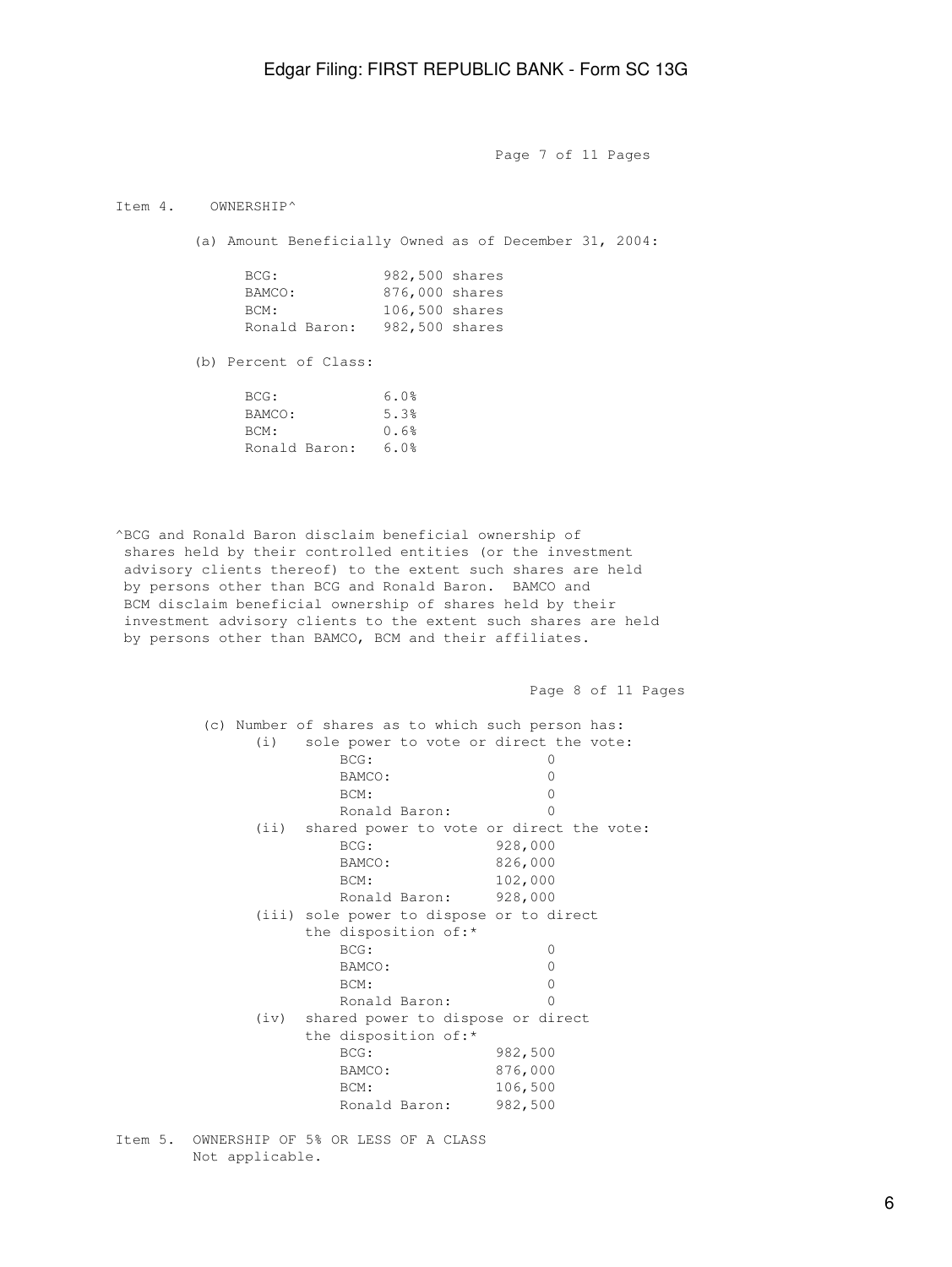Item 6. OWNERSHIP OF MORE THAN 5% ON BEHALF OF ANOTHER PERSON The advisory clients of BAMCO and BCM have the right to receive or the power to direct the receipt of dividends from, or the proceeds from the sale of, the Issuer's common stock in their accounts. To the best of the Filing Persons' knowledge, no such person has such interest relating to more than 5% of the outstanding class of securities.

Item 7. IDENTIFICATION AND CLASSIFICATION OF THE SUBSIDIARY WHICH ACQUIRED THE SECURITY BEING REPORTED ON BY THE PARENT HOLDING COMPANY

> BAMCO and BCM are subsidiaries of BCG. Ronald Baron owns a controlling interest in BCG.

Item 8. IDENTIFICATION AND CLASSIFICATION OF MEMBERS OF THE GROUP

See Item 3.

\* By virtue of investment advisory agreements with their respective clients, BAMCO and BCM have been given the discretion to dispose or the disposition of the securities in the advisory accounts. All such discretionary agreements, are however, revocable.

Page 9 of 11 Pages

Item 9. NOTICE OF DISSOLUTION OF GROUP

Not applicable.

Item 10. Certification

 By signing below I certify that, to the best of my knowledge and belief, the securities referred to above were acquired in the ordinary course of business and were not acquired for the purpose of and do not have the effect of changing or influencing the control of the issuer of such securities and were not acquired in connection with or as a participant in any transaction having such purposes or effect.

Signature

After reasonable inquiry and to the best of my knowledge and belief, I certify that the information set forth in this statement is true, complete and correct.

Date: February 14, 2005

 Baron Capital Group, Inc., BAMCO, Inc., and Baron Capital Management, Inc. By: /s/ Ronald Baron  $\mathcal{L}_\mathcal{L}$  , which is a set of the set of the set of the set of the set of the set of the set of the set of the set of the set of the set of the set of the set of the set of the set of the set of the set of the set of

Ronald Baron, Chairman and CEO

Ronald Baron, Individually